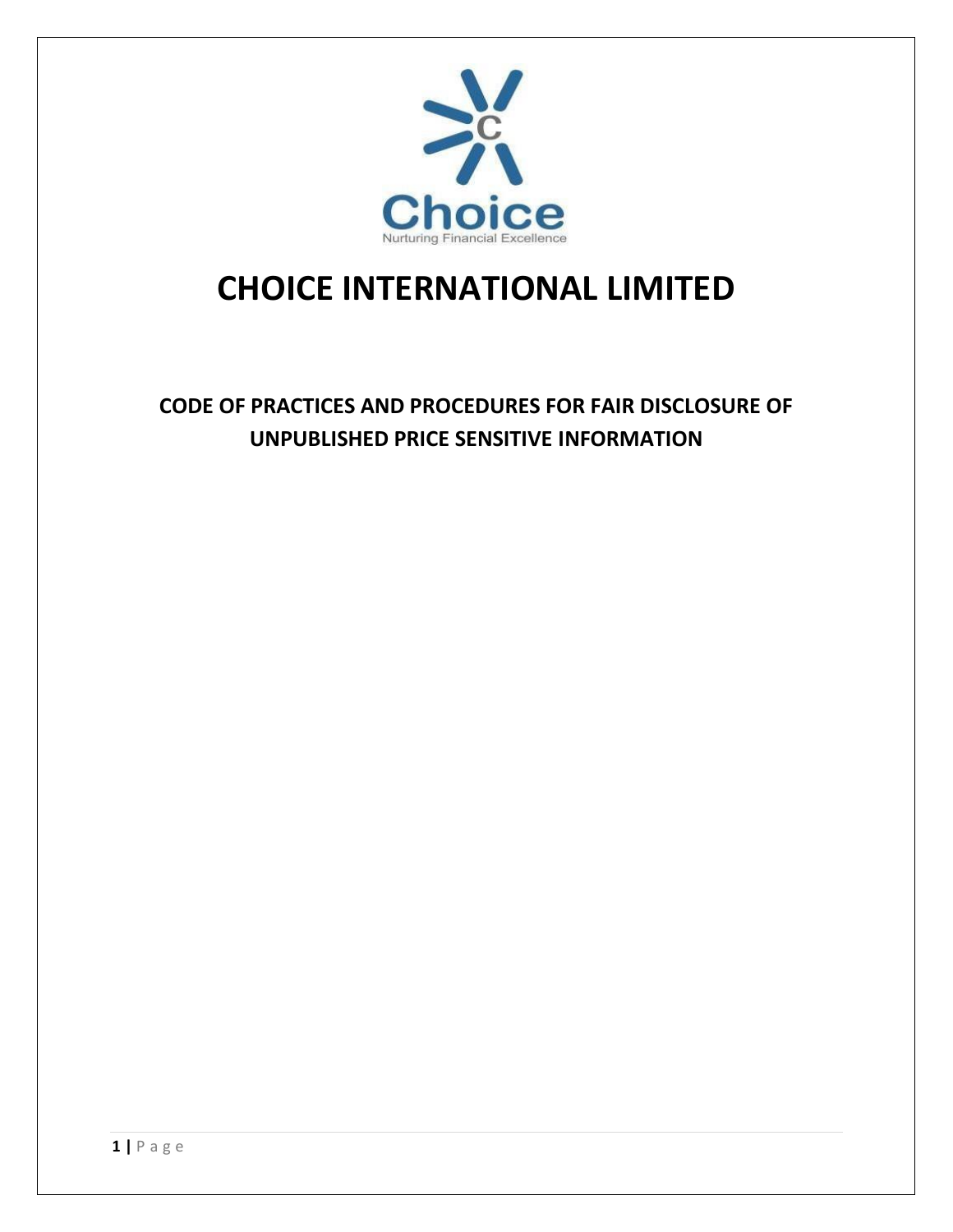

## **CODE OF PRACTICES AND PROCEDURES FOR FAIR DISCLOSURE OF UNPUBLISHED PRICE SENSITIVE INFORMATION**

The Securities and Exchange Board of India ("SEBI" or "the Board") vide Notification No. No. LADNRO/GN/2014-15/21/85 has issued SEBI (Prohibition of Insider Trading) Regulations, 2015 which come into effect from May 15<sup>th</sup>, 2015 and further amended in accordance with the Notification on 31st December, 2018.

Pursuant to Regulation 8(1) of SEBI (Prohibition of Insider Trading) Regulations, 2015, the Company is to frame Code of Practices and Procedures to ensure fair disclosure of unpublished price sensitive information. Therefore, the Company has prepared the Code of Practices and Procedures to ensure fair disclosure of unpublished price sensitive information as under which is in line with the model code given under 'Schedule A' of the SEBI (Prohibition of Insider Trading) Regulations, 2015.

The Board of Directors of the Company has appointed CFO as Chief Investor Relations Officer and the Company Secretary as Compliance Officer for the purpose of this code, who shall report to the Board of Directors.

The Chief Investor Relations Officer and Compliance Officer shall ensure the following

1. The Company will make prompt public disclosure of unpublished price sensitive information that would impact price discovery no sooner than credible and concrete information comes into being in order to make such information generally available.

2. The Company will make uniform and universal dissemination of unpublished price sensitive information to avoid selective disclosure.

3. The Chief Financial Officer appointed under the Regulations shall act as a Chief Investor Relations Officer to deal with dissemination of information and disclosure of unpublished price sensitive information.

4. The Company will make prompt dissemination of unpublished price sensitive information that gets disclosed selectively, inadvertently or otherwise to make such information generally available.

5. The Company will provide appropriate and fair response to queries on news reports and requests for verification of market rumors by regulatory authorities.

6. The Company will ensure that information shared with analysts and research personnel is not unpublished price sensitive information.